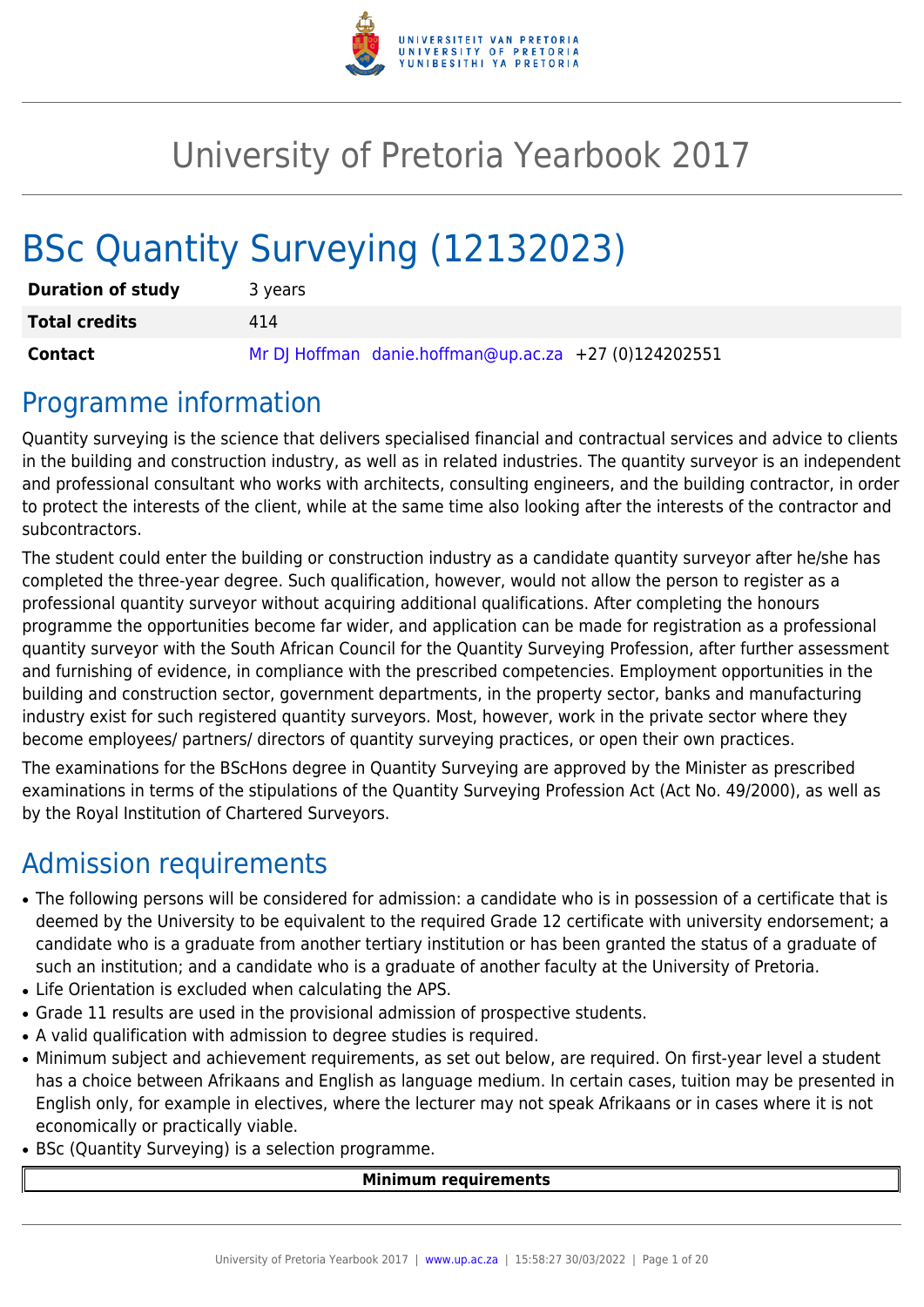

| <b>Achievement level</b> |  |                             |  |  |                                                                        |         |               |                                                     |         |            |
|--------------------------|--|-----------------------------|--|--|------------------------------------------------------------------------|---------|---------------|-----------------------------------------------------|---------|------------|
|                          |  | <b>Afrikaans or English</b> |  |  | <b>Mathematics</b>                                                     |         |               | <b>Physical Science</b>                             |         | <b>APS</b> |
|                          |  |                             |  |  | NSC/IEB  HIGCSE  AS-Level  A-Level  NSC/IEB  HIGCSE  AS-Level  A-Level | NSC/IEB | <b>HIGCSE</b> | AS-Level                                            | A-Level |            |
|                          |  |                             |  |  |                                                                        |         |               | Accounting  Accounting  Accounting  Accounting   30 |         |            |

# Other programme-specific information

**Please Note:** Students with Maths 4, should take STK 113 and STK 123 (instead of STK 110) during their first year of study and STK 120 during their second year of study.

The degree is awarded if all the prescribed modules have been passed.

# Promotion to next study year

# i. **Promotion to the second semester of the first year and to the second year of study**

- a. A newly registered first-year student who failed all the prescribed modules for the programme at the end of the first semester shall not be readmitted to the School for the Built Environment in the second semester.
- b. A student who complies with all the requirements of the first year of study, or has at least obtained 110 credits, is promoted to the second year of study.
- c. A student who has not obtained at least 70% of the credits of the first year of study after the November examinations must reapply for admission should he/she intend to continue with his/her studies. Written application must be submitted to the student administration of the School for the Built Environment no later than 12 January. Late applications will be accepted only in exceptional circumstances after approval by the Dean and conditions of readmission as determined by the admissions committee shall apply should first-year students be readmitted.
- d. Students who have not passed all the prescribed modules of the first year of study, as well as students who are readmitted in terms of (c) must register for the outstanding modules of the first year.
- e. A student who is repeating his/her first year, may, on recommendation of the relevant head of department and with the approval of the Dean, be permitted to enrol for modules of the second year of study in addition to the first-year modules which he or she failed, providing that he or she complies with the prerequisites for the second-year modules and that no timetable clashes occur. The number of credits per semester for which a student registers may not exceed the prescribed number of credits per semester by more than 16 credits.

#### ii. **Promotion to the third year of study**

- a. A student who complies with all the requirements of the second year of study, or has at least obtained 230 credits, is promoted to the third year of study.
- b. The Dean may, on the recommendation of the Head of Department, allow a student, who qualifies for promotion to a subsequent year of study, but who has not passed all the modules of that year, to carry over those modules to the next or a later year.
- c. The number of credits per semester for which a student registers may not exceed the prescribed number of credits per semester by more than 16 credits.
- d. A student who complies with all the requirements for the degree with the exception of one year module or two semester modules, in which a final mark of at least 40% has been obtained, may be admitted to a special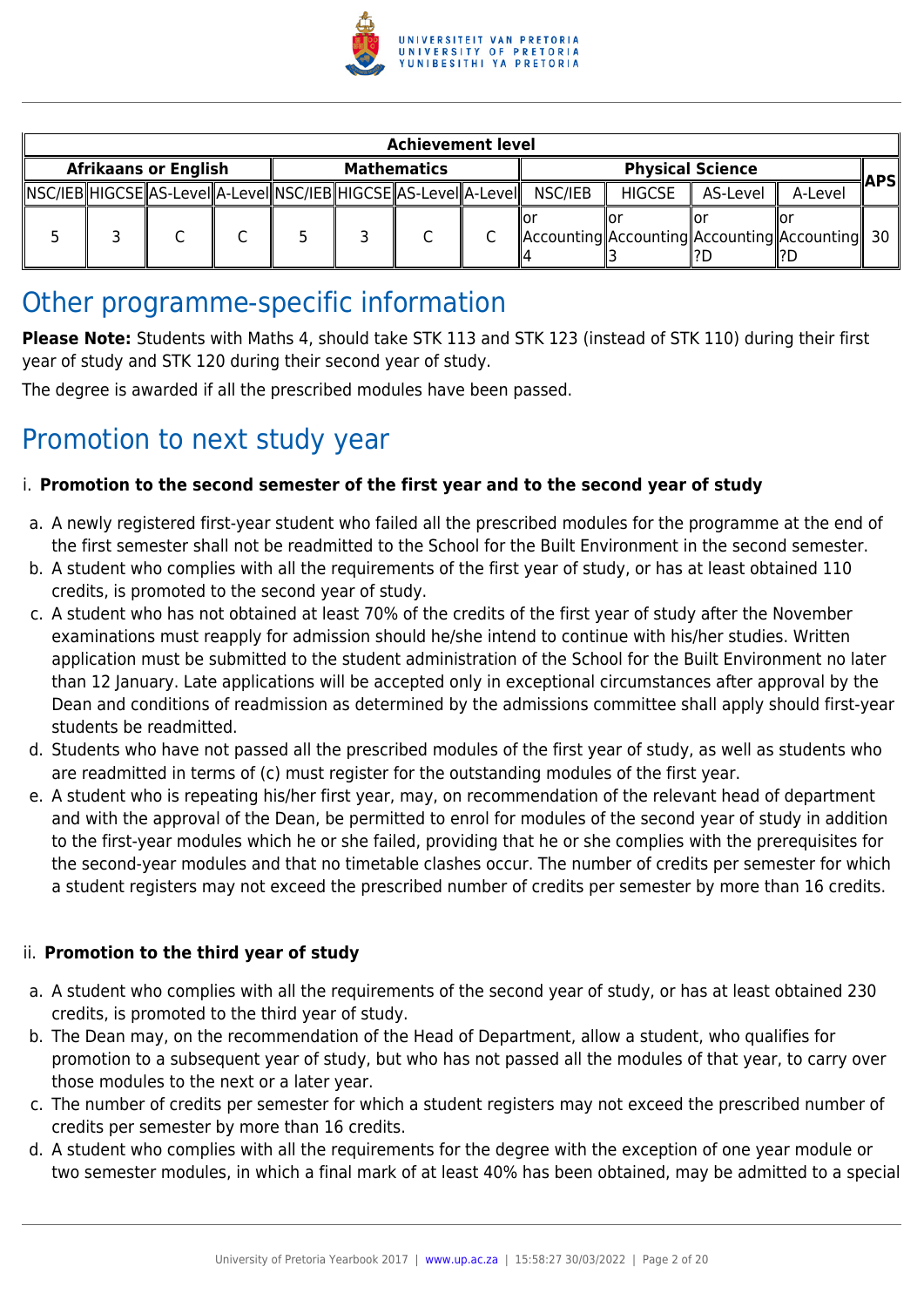

examination in the module(s) concerned, at the start of the ensuing semester.

e. (e) On the recommendation of the Head of Department, the Dean may in exceptional circumstances deviate from the abovementioned stipulations, provided that no timetable clashes occur.

# Pass with distinction

The degree is conferred with distinction on a student:

- i. if no module of the second and third study year was repeated and a weighted average of at least 75% was obtained in one year in all the modules (excluding JCP 201), of the final study year;
- ii. the degree programme was completed within the prescribed three study years, and the final study year modules were passed on first registration without any supplementary or special examinations.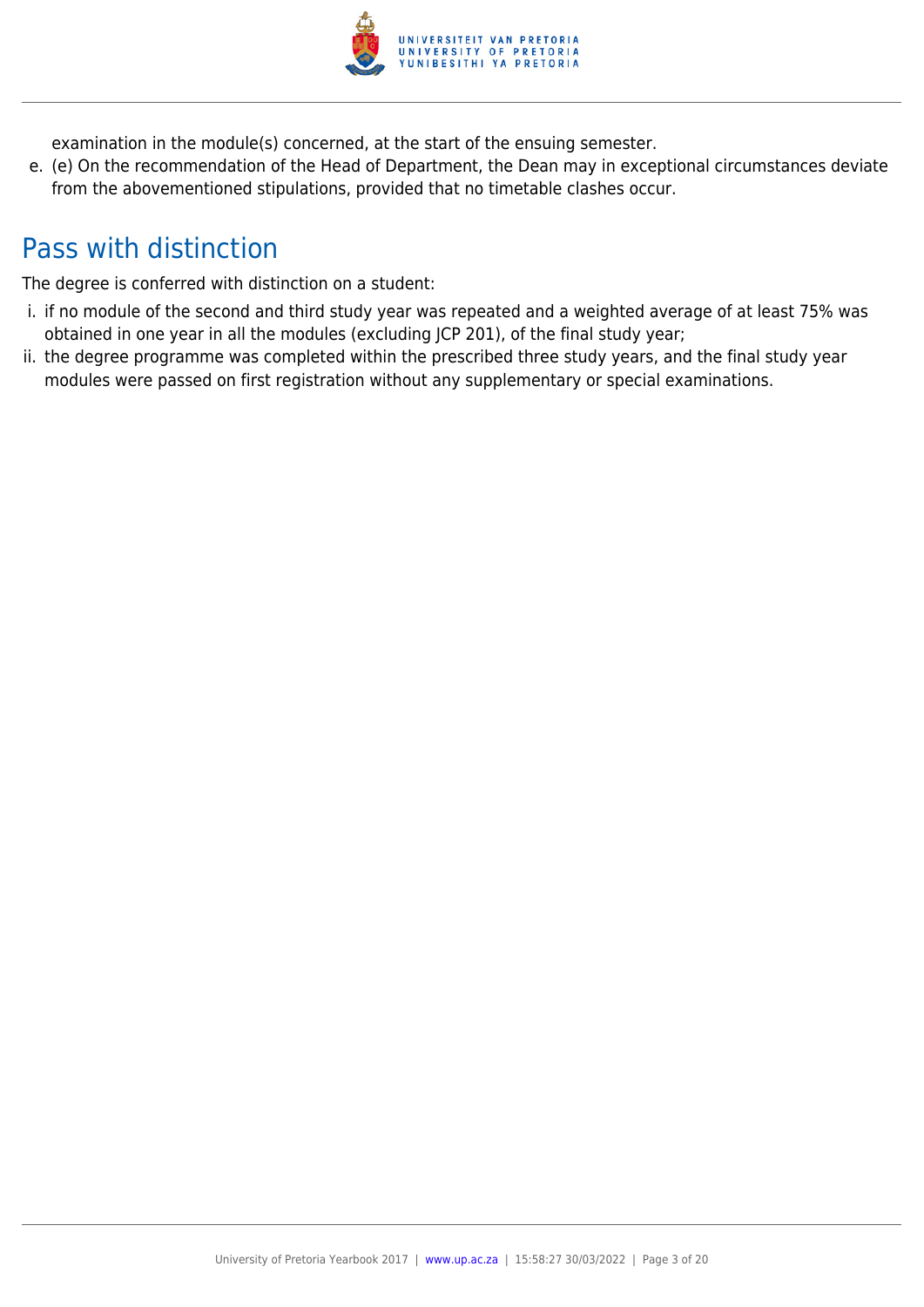

# Curriculum: Year 1

**Minimum credits: 141**

# **Fundamental modules**

# **Academic information management 101 (AIM 101)**

| <b>Module credits</b>         | 6.00                                                                                                                                                                                                                                                                                                                                                     |
|-------------------------------|----------------------------------------------------------------------------------------------------------------------------------------------------------------------------------------------------------------------------------------------------------------------------------------------------------------------------------------------------------|
| <b>Service modules</b>        | Faculty of Engineering, Built Environment and Information Technology<br><b>Faculty of Education</b><br>Faculty of Economic and Management Sciences<br><b>Faculty of Humanities</b><br>Faculty of Law<br><b>Faculty of Health Sciences</b><br>Faculty of Natural and Agricultural Sciences<br>Faculty of Theology<br><b>Faculty of Veterinary Science</b> |
| <b>Prerequisites</b>          | No prerequisites.                                                                                                                                                                                                                                                                                                                                        |
| <b>Contact time</b>           | 2 lectures per week                                                                                                                                                                                                                                                                                                                                      |
| Language of tuition           | Separate classes for Afrikaans and English                                                                                                                                                                                                                                                                                                               |
| <b>Academic organisation</b>  | <b>Information Science</b>                                                                                                                                                                                                                                                                                                                               |
| <b>Period of presentation</b> | Semester 1                                                                                                                                                                                                                                                                                                                                               |

#### **Module content**

Find, evaluate, process, manage and present information resources for academic purposes using appropriate technology. Apply effective search strategies in different technological environments. Demonstrate the ethical and fair use of information resources. Integrate 21st-century communications into the management of academic information.

# **Academic literacy for Construction Economics 122 (ALL 122)**

| <b>Module credits</b>         | 6.00                                                                 |
|-------------------------------|----------------------------------------------------------------------|
| <b>Service modules</b>        | Faculty of Engineering, Built Environment and Information Technology |
| <b>Prerequisites</b>          | No prerequisites.                                                    |
| <b>Contact time</b>           | 2 lectures per week, 1 web-based period per week                     |
| <b>Language of tuition</b>    | Module is presented in English                                       |
| <b>Academic organisation</b>  | Unit for Academic Literacy                                           |
| <b>Period of presentation</b> | Semester 1                                                           |

#### **Module content**

By the end of this module students should be able to cope more confidently and competently with the reading, writing and critical thinking demands that are characteristic of the field of Construction Economics.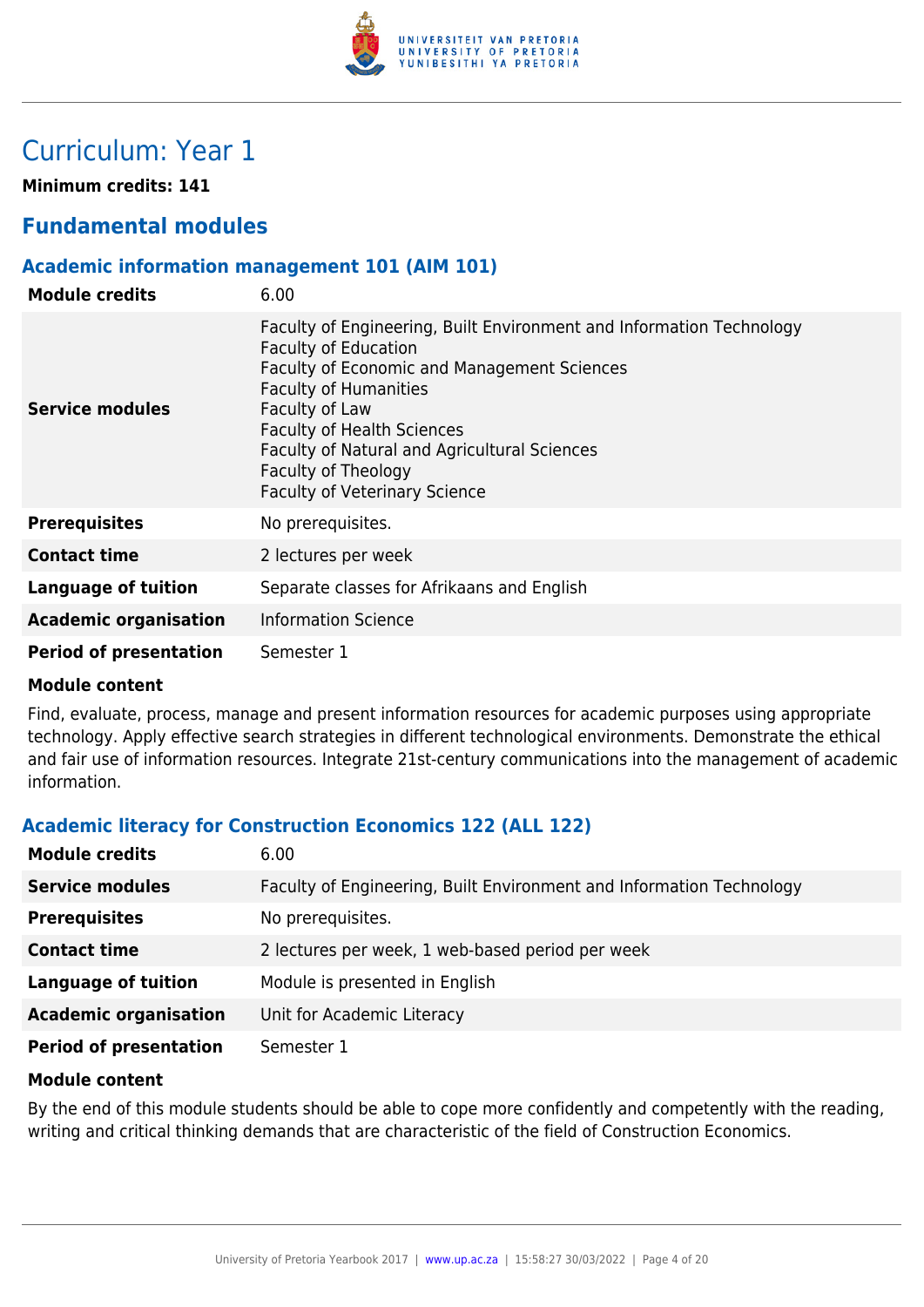

# **Academic orientation 112 (UPO 112)**

| <b>Module credits</b>         | 0.00                                       |
|-------------------------------|--------------------------------------------|
| Language of tuition           | Afrikaans and English is used in one class |
| <b>Academic organisation</b>  | <b>EBIT Dean's Office</b>                  |
| <b>Period of presentation</b> | Year                                       |

# **Core modules**

### **Building organisation 121 (BGG 121)**

| <b>Module credits</b>         | 3.00                                       |
|-------------------------------|--------------------------------------------|
| <b>Prerequisites</b>          | No prerequisites.                          |
| <b>Contact time</b>           | 1 lecture per week                         |
| <b>Language of tuition</b>    | Separate classes for Afrikaans and English |
| <b>Academic organisation</b>  | <b>Construction Economics</b>              |
| <b>Period of presentation</b> | Semester 1                                 |
| <b>Module content</b>         |                                            |

The structure of the building industry and the role of building disciplines and related parties.

# **Building drawings 111 (BOU 111)**

| <b>Module credits</b>         | 6.00                                       |
|-------------------------------|--------------------------------------------|
| <b>Prerequisites</b>          | No prerequisites.                          |
| <b>Contact time</b>           | 1 practical per week, 1 lecture per week   |
| <b>Language of tuition</b>    | Separate classes for Afrikaans and English |
| <b>Academic organisation</b>  | <b>Construction Economics</b>              |
| <b>Period of presentation</b> | Semester 1                                 |

#### **Module content**

Students are introduced to design aspects in the built environment by doing basic technical drawings of simple building structures with appropriate detail sketches. Assignments during the semester expose the students to building plan interpretation through the following topics: foundations; super-structure; roof structure; window and door types; plan and sectional drawings and local authority submission criteria.

# **Building drawings 121 (BOU 121)**

| <b>Module credits</b>        | 6.00                                       |
|------------------------------|--------------------------------------------|
| <b>Prerequisites</b>         | No prerequisites.                          |
| <b>Contact time</b>          | 1 practical per week, 1 lecture per week   |
| Language of tuition          | Separate classes for Afrikaans and English |
| <b>Academic organisation</b> | <b>Construction Economics</b>              |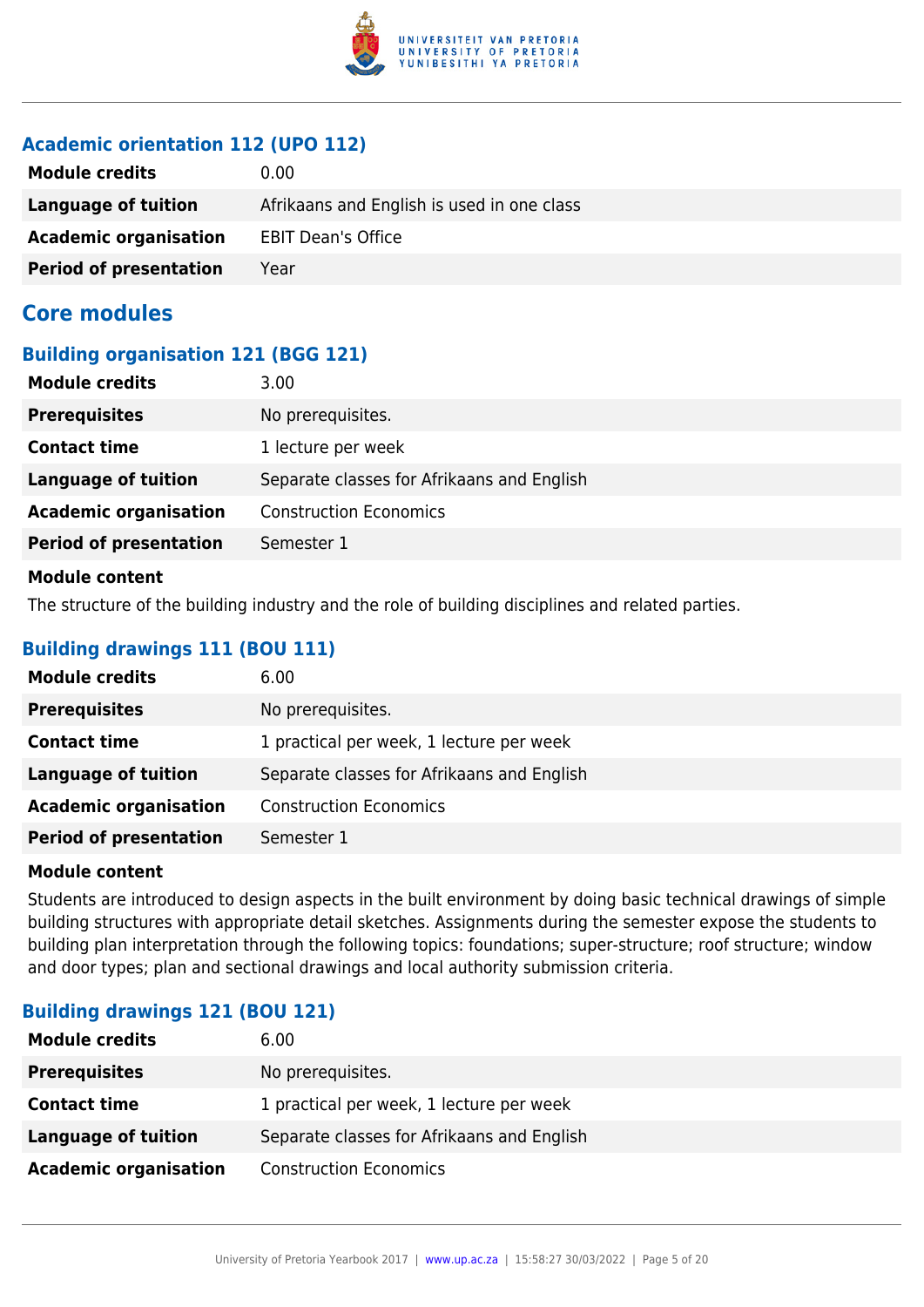

#### **Period of presentation** Semester 2

#### **Module content**

Broadens the vocabulary of the technical language from BOU 111. Students are introduced to other aspects of the building industry that include the following topics: topography; symbols; ergonomic design principles; orientation of buildings; perspective drawings; waterproofing and dampcourse applications.

#### **Building science 110 (BWT 110)**

| <b>Module credits</b>         | 9.00                                       |
|-------------------------------|--------------------------------------------|
| <b>Prerequisites</b>          | No prerequisites.                          |
| <b>Contact time</b>           | 3 lectures per week                        |
| Language of tuition           | Separate classes for Afrikaans and English |
| <b>Academic organisation</b>  | <b>Construction Economics</b>              |
| <b>Period of presentation</b> | Semester 1                                 |

#### **Module content**

Principles, methods and materials used in best practice in the construction of simple single-storey buildings up to wall plate height.

#### **Building science 120 (BWT 120)**

| <b>Module credits</b>         | 9.00                                       |
|-------------------------------|--------------------------------------------|
| <b>Prerequisites</b>          | <b>BWT 110 GS</b>                          |
| <b>Contact time</b>           | 3 lectures per week                        |
| Language of tuition           | Separate classes for Afrikaans and English |
| <b>Academic organisation</b>  | <b>Construction Economics</b>              |
| <b>Period of presentation</b> | Semester 2                                 |

#### **Module content**

Principles, methods and materials used in best practice in the construction of simple single-storey buildings from wall plate height to completion including finishes and external work. Introduction to alternative practices and materials for sustainability.

#### **Economics 110 (EKN 110)**

| <b>Module credits</b>      | 10.00                                                                                                                                                                               |
|----------------------------|-------------------------------------------------------------------------------------------------------------------------------------------------------------------------------------|
| <b>Service modules</b>     | Faculty of Engineering, Built Environment and Information Technology<br><b>Faculty of Education</b><br><b>Faculty of Humanities</b><br>Faculty of Natural and Agricultural Sciences |
| <b>Prerequisites</b>       | No prerequisites.                                                                                                                                                                   |
| <b>Contact time</b>        | 1 discussion class per week, 2 lectures per week                                                                                                                                    |
| <b>Language of tuition</b> | Separate classes for Afrikaans and English                                                                                                                                          |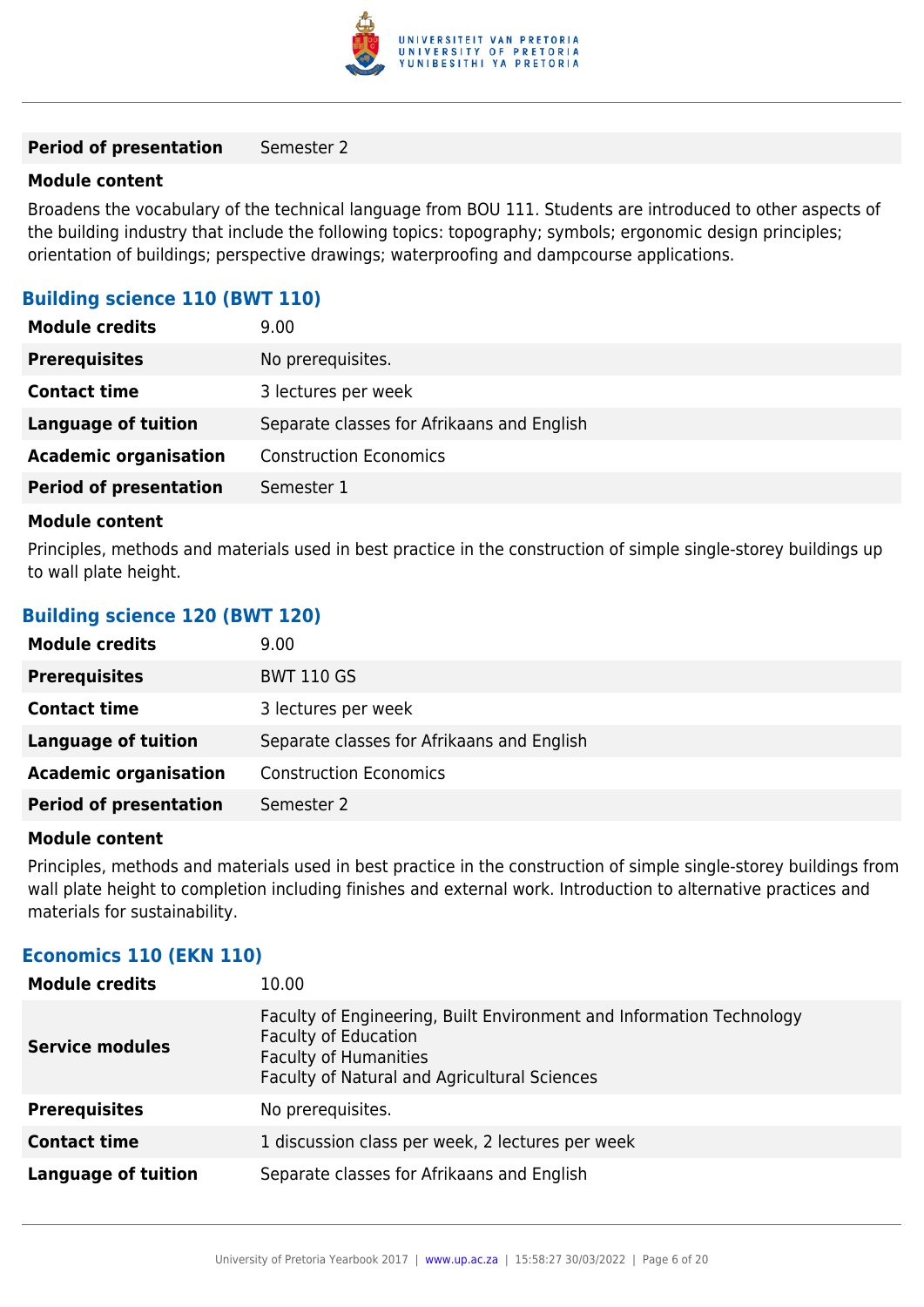

**Academic organisation** Economics

**Period of presentation** Semester 1

### **Module content**

This module deals with the core principles of economics. A distinction between macroeconomics and microeconomics is made. A discussion of the market system and circular flow of goods, services and money is followed by a section dealing with microeconomic principles, including demand and supply analysis, consumer behaviour and utility maximisation, production and the costs thereof, and the different market models and firm behaviour. Labour market institutions and issues, wage determination, as well as income inequality and poverty are also addressed. A section of money, banking, interest rates and monetary policy concludes the course.

# **Economics 120 (EKN 120)**

| <b>Module credits</b>         | 10.00                                                                                                                                                                               |
|-------------------------------|-------------------------------------------------------------------------------------------------------------------------------------------------------------------------------------|
| <b>Service modules</b>        | Faculty of Engineering, Built Environment and Information Technology<br><b>Faculty of Education</b><br><b>Faculty of Humanities</b><br>Faculty of Natural and Agricultural Sciences |
| <b>Prerequisites</b>          | EKN 110 GS or EKN 113 GS and at least 4 (50-59%) in Mathematics in the Grade<br>12 examination or 60% in STK 113 and concurrently registered for STK 123                            |
| <b>Contact time</b>           | 2 lectures per week, 1 discussion class per week                                                                                                                                    |
| <b>Language of tuition</b>    | Separate classes for Afrikaans and English                                                                                                                                          |
| <b>Academic organisation</b>  | Economics                                                                                                                                                                           |
| <b>Period of presentation</b> | Semester 2                                                                                                                                                                          |

#### **Module content**

This module deals with the core principles of economics, especially macroeconomic measurement the private and public sectors of the South African economy receive attention, while basic macroeconomic relationships and the measurement of domestic output and national income are discussed. Aggregate demand and supply analysis stands core to this course which is also used to introduce students to the analysis of economic growth, unemployment and inflation. The microeconomics of government is addressed in a separate section, followed by a section on international economics, focusing on international trade, exchange rates and the balance of payments. The economics of developing countries and South Africa in the global economy conclude the course.

#### **Building services 112 (GBD 112)**

| <b>Module credits</b><br>6.00                                            |  |
|--------------------------------------------------------------------------|--|
| <b>Prerequisites</b><br>No prerequisites.                                |  |
| <b>Contact time</b><br>2 lectures per week                               |  |
| <b>Language of tuition</b><br>Separate classes for Afrikaans and English |  |
| <b>Academic organisation</b><br><b>Construction Economics</b>            |  |
| <b>Period of presentation</b><br>Semester 1                              |  |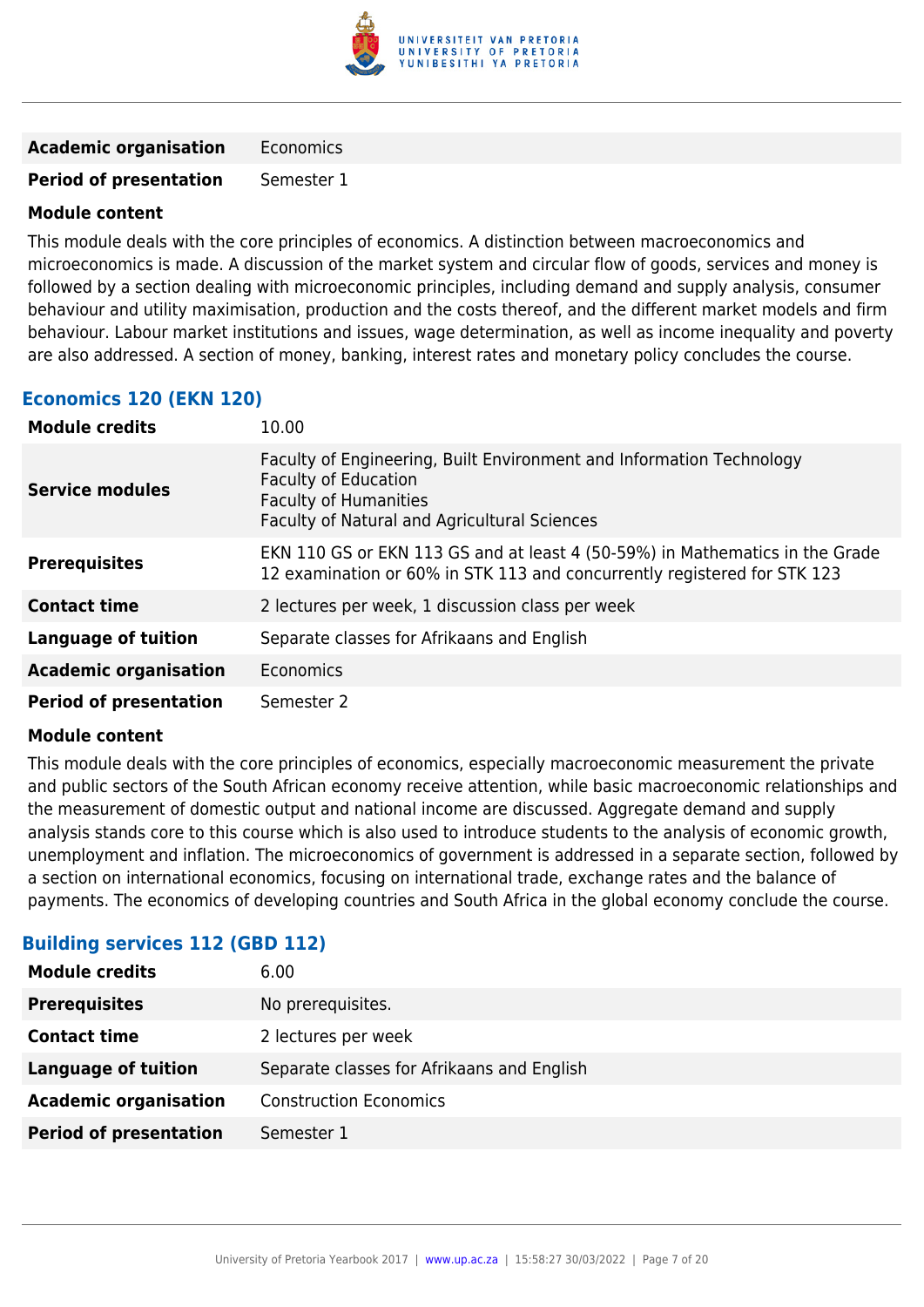

Sanitary services; soil and waste drainage for simple, multi-storey and multi-purpose buildings; local sewage bylaws; construction of all types of sewage and sanitary fittings.

#### **Building services 122 (GBD 122)**

| <b>Module credits</b>         | 6.00                                       |
|-------------------------------|--------------------------------------------|
| <b>Prerequisites</b>          | No prerequisites.                          |
| <b>Contact time</b>           | 2 lectures per week                        |
| <b>Language of tuition</b>    | Separate classes for Afrikaans and English |
| <b>Academic organisation</b>  | <b>Construction Economics</b>              |
| <b>Period of presentation</b> | Semester 2                                 |

#### **Module content**

Sanitary services; hot and cold-water supply to simple and multi-storey buildings; local by-laws; water reticulation to town development; different hot-water systems; water purification systems; water and energy saving.

# **Quantities 101 (HVH 101)**

| <b>Module credits</b>         | 24.00                                      |
|-------------------------------|--------------------------------------------|
| <b>Prerequisites</b>          | No prerequisites.                          |
| <b>Contact time</b>           | 3 lectures per week, 1 practical per week  |
| <b>Language of tuition</b>    | Separate classes for Afrikaans and English |
| <b>Academic organisation</b>  | <b>Construction Economics</b>              |
| <b>Period of presentation</b> | Year                                       |

#### **Module content**

Introduction to quantity surveying, mensuration; interpretation of drawings, methodology of measuring, working up processes, general instructions, measuring of simple building elements.

# **History of the environment 122 (OMG 122)**

| <b>Module credits</b>         | 6.00                                       |
|-------------------------------|--------------------------------------------|
| <b>Prerequisites</b>          | No prerequisites.                          |
| <b>Contact time</b>           | 2 lectures per week                        |
| Language of tuition           | Separate classes for Afrikaans and English |
| <b>Academic organisation</b>  | Architecture                               |
| <b>Period of presentation</b> | Semester 2                                 |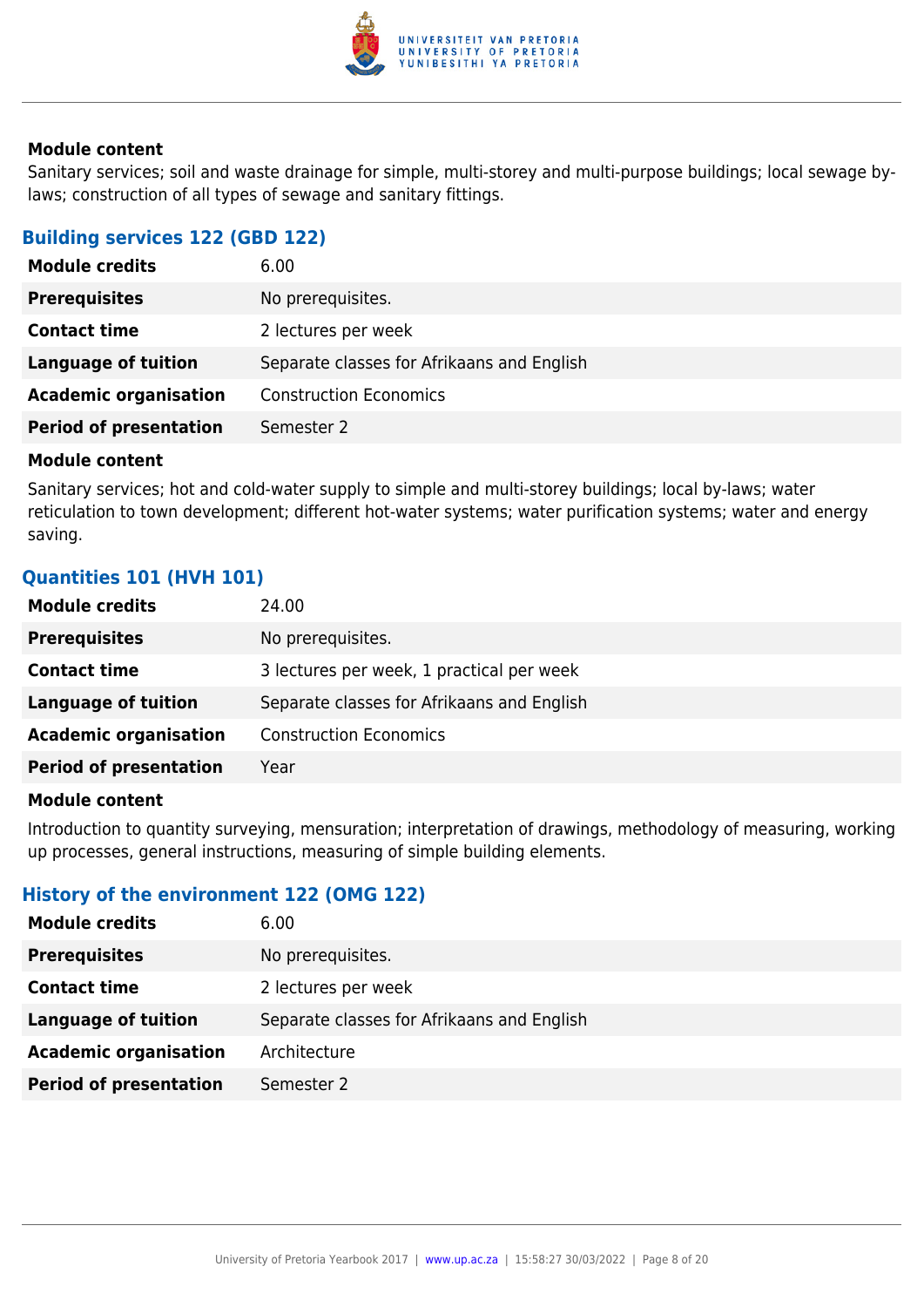

Introduction to the vocabulary of the built environment as developed over the history of human settlement. Concise history of the development of the built environment from early settlement to modern cities. The role and responsibilities of the built environment professional in engaging with built environment heritage in the form of cultural and natural landscapes.

### **Introduction to structures 110 (SKE 110)**

| <b>Module credits</b>         | 9.00                                                                 |
|-------------------------------|----------------------------------------------------------------------|
| <b>Service modules</b>        | Faculty of Engineering, Built Environment and Information Technology |
| <b>Prerequisites</b>          | No prerequisites.                                                    |
| <b>Contact time</b>           | 2 lectures per week, 1 discussion class per week                     |
| <b>Language of tuition</b>    | Separate classes for Afrikaans and English                           |
| <b>Academic organisation</b>  | Civil Eng                                                            |
| <b>Period of presentation</b> | Semester 1                                                           |

#### **Module content**

Design; basics (forces, moments, equilibrium, reactions, stress, strain); materials; loads; pin-jointed trusses; tension members.

#### **Structures 120 (SKE 120)**

| <b>Module credits</b>         | 9.00                                                                 |
|-------------------------------|----------------------------------------------------------------------|
| <b>Service modules</b>        | Faculty of Engineering, Built Environment and Information Technology |
| <b>Prerequisites</b>          | <b>SKE 110 GS</b>                                                    |
| <b>Contact time</b>           | 1 tutorial per week, 2 lectures per week                             |
| <b>Language of tuition</b>    | Separate classes for Afrikaans and English                           |
| <b>Academic organisation</b>  | Civil Eng                                                            |
| <b>Period of presentation</b> | Semester 2                                                           |

#### **Module content**

Beams (shear force and bending moment, bending and shear stresses, design of standard beams in steel, concrete and timber, section properties, lateral restraint); compression members; combined axial and bending; deflection.

#### **Mathematics 134 (WTW 134)**

| <b>Module credits</b>  | 16.00                                                                                                                                       |
|------------------------|---------------------------------------------------------------------------------------------------------------------------------------------|
| <b>Service modules</b> | Faculty of Engineering, Built Environment and Information Technology<br><b>Faculty of Education</b><br><b>Faculty of Veterinary Science</b> |
| <b>Prerequisites</b>   | Refer to Regulation 1.2: At least 50% for Mathematics in the Grade 12<br>examination.                                                       |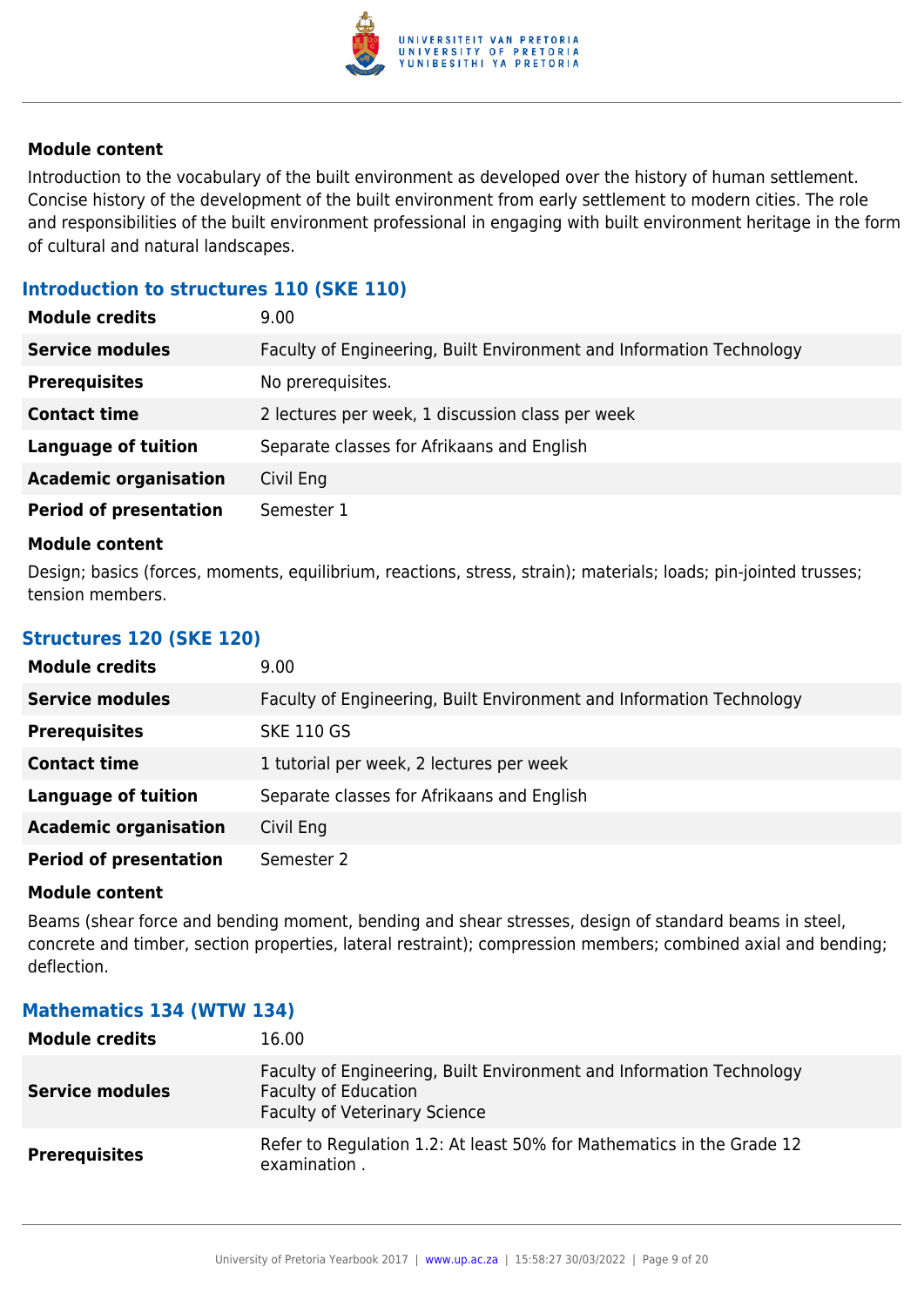

| <b>Contact time</b>           | 4 lectures per week, 1 tutorial per week   |
|-------------------------------|--------------------------------------------|
| Language of tuition           | Separate classes for Afrikaans and English |
| <b>Academic organisation</b>  | <b>Mathematics and Applied Maths</b>       |
| <b>Period of presentation</b> | Semester 1                                 |

\*Students will not be credited for more than one of the following modules for their degree: WTW 134, WTW 165, WTW 114, WTW 158. WTW 134 does not lead to admission to Mathematics at 200 level and is intended for students who require Mathematics at 100 level only. WTW 134 is offered as WTW 165 in the second semester only to students who have applied in the first semester of the current year for the approximately 65 MBChB, or the 5-6 BChD places becoming available in the second semester and who were therefore enrolled for MGW 112 in the first semester of the current year.

Functions, derivatives, interpretation of the derivative, rules of differentiation, applications of differentiation, integration, interpretation of the definite integral, applications of integration. Matrices, solutions of systems of equations. All topics are studied in the context of applications.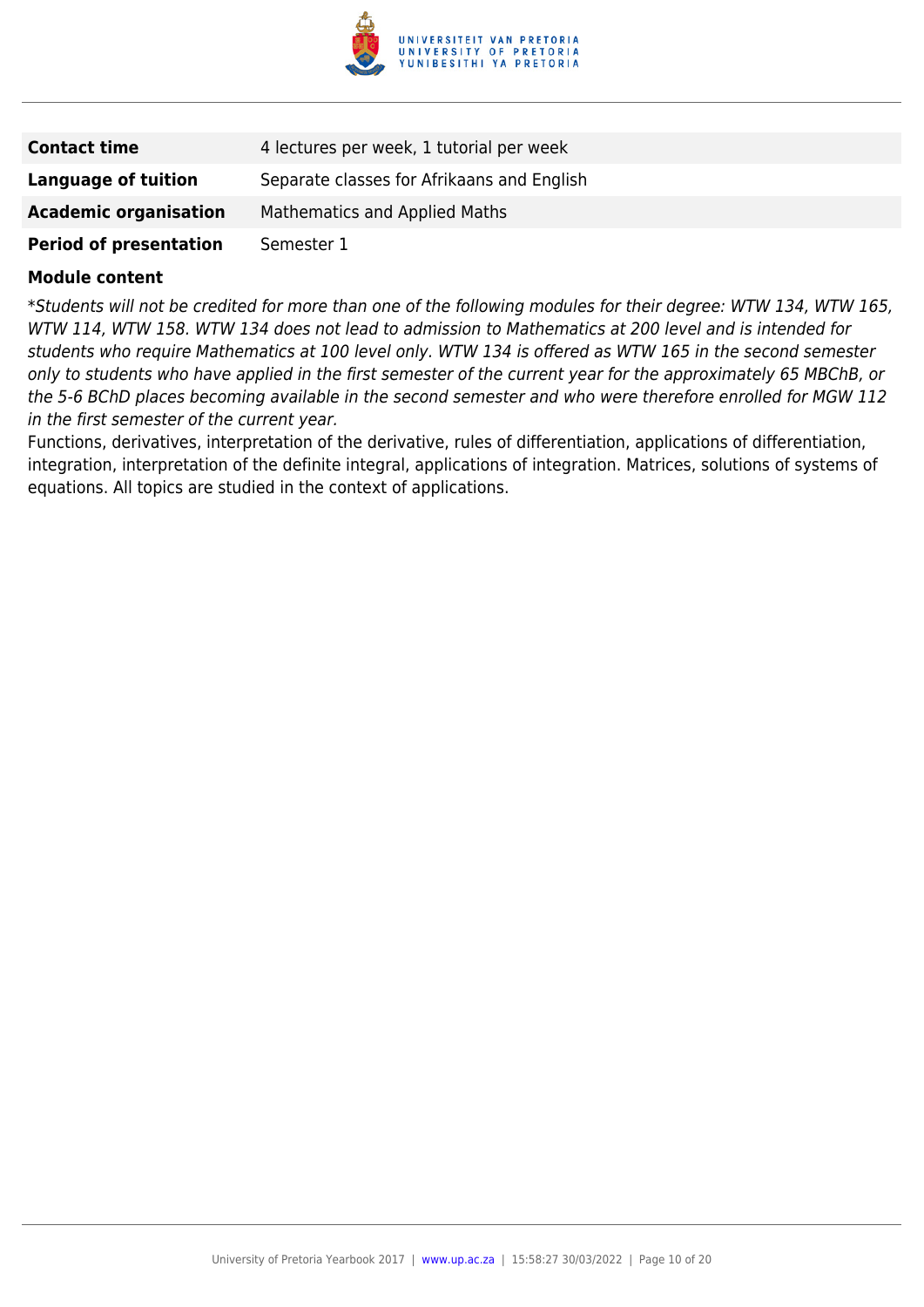

# Curriculum: Year 2

**Minimum credits: 123**

# **Core modules**

# **Building science 210 (BWT 210)**

| <b>Module credits</b>         | 9.00                                       |
|-------------------------------|--------------------------------------------|
| <b>Prerequisites</b>          | BWT 110 GS and BWT 120 GS                  |
| <b>Contact time</b>           | 3 lectures per week                        |
| <b>Language of tuition</b>    | Afrikaans and English is used in one class |
| <b>Academic organisation</b>  | <b>Construction Economics</b>              |
| <b>Period of presentation</b> | Semester 1                                 |

#### **Module content**

Erection and construction of multi-storey buildings, including site management and temporary site work, building equipment and earthwork machinery, specialised foundations, bulk excavations and advanced concrete construction, including retaining walls. Timber and steel structures as construction methods.

### **Building science 220 (BWT 220)**

| <b>Module credits</b>         | 9.00                                       |
|-------------------------------|--------------------------------------------|
| <b>Prerequisites</b>          | No prerequisites.                          |
| <b>Contact time</b>           | 3 lectures per week                        |
| <b>Language of tuition</b>    | Afrikaans and English is used in one class |
| <b>Academic organisation</b>  | <b>Construction Economics</b>              |
| <b>Period of presentation</b> | Semester 2                                 |

#### **Module content**

Material study of metals and advanced materials. Study and development of sensitivity for and the philosophy of industrial safety, accident prevention and total loss control safety risk management in the construction industry.

#### **Financial management 110 (FBS 110)**

| <b>Module credits</b>         | 10.00                                                                                                                |
|-------------------------------|----------------------------------------------------------------------------------------------------------------------|
| <b>Service modules</b>        | Faculty of Engineering, Built Environment and Information Technology<br>Faculty of Natural and Agricultural Sciences |
| <b>Prerequisites</b>          | No prerequisites.                                                                                                    |
| <b>Contact time</b>           | 3 lectures per week                                                                                                  |
| <b>Language of tuition</b>    | Module is presented in English                                                                                       |
| <b>Academic organisation</b>  | <b>Financial Management</b>                                                                                          |
| <b>Period of presentation</b> | Semester 1                                                                                                           |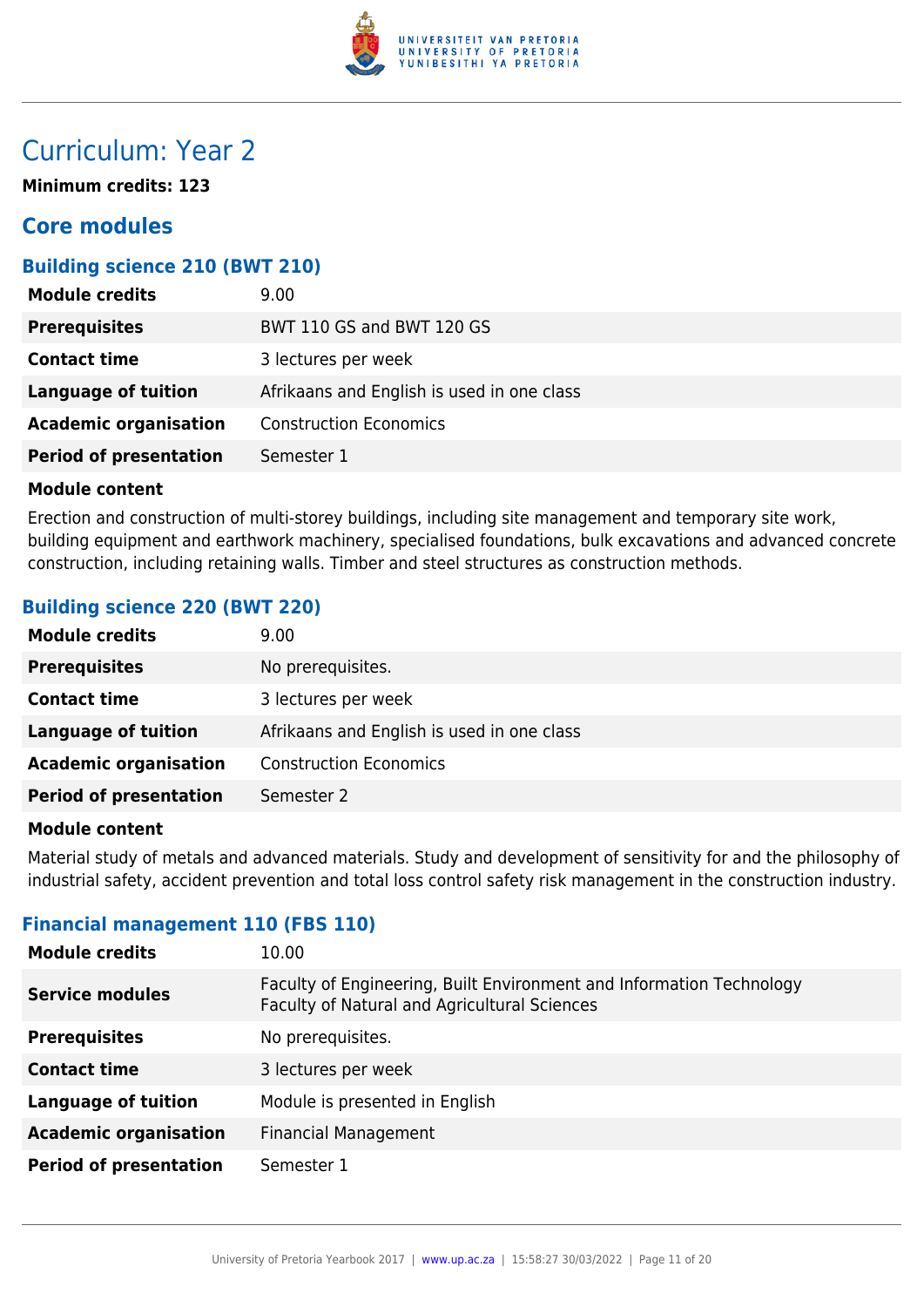

\*Only for BSc (Mathematical Statistics. Construction Management, Real Estate and Quantity Surveying) and BEng (Industrial Engineering) students.

Purpose and functioning of financial management. Basic financial management concepts. Accounting concepts and the use of the basic accounting equation to describe the financial position of a business. Recording of financial transactions. Relationship between cash and accounting profit. Internal control and the management of cash. Debtors and short-term investments. Stock valuation models. Depreciation. Financial statements of a business. Distinguishing characteristics of the different forms of businesses. Overview of financial markets and the role of financial institutions. Risk and return characteristics of various financial instruments. Issuing ordinary shares and debt instruments.

# **Financial management 120 (FBS 120)**

| <b>Module credits</b>         | 10.00                                                                                                                |
|-------------------------------|----------------------------------------------------------------------------------------------------------------------|
| <b>Service modules</b>        | Faculty of Engineering, Built Environment and Information Technology<br>Faculty of Natural and Agricultural Sciences |
| <b>Prerequisites</b>          | No prerequisites.                                                                                                    |
| <b>Contact time</b>           | 3 lectures per week                                                                                                  |
| <b>Language of tuition</b>    | Module is presented in English                                                                                       |
| <b>Academic organisation</b>  | <b>Financial Management</b>                                                                                          |
| <b>Period of presentation</b> | Semester 2                                                                                                           |

#### **Module content**

\*Only for BSc (Mathematical Statistics, Construction Management, Real Estate and Quantity Surveying) students. Analysis of financial statements. Budgeting and budgetary control. Tax principles and normal income tax for individuals. Time value of money and its use for financial and investment decisions. Calculating the cost of capital and the financing of a business to maintain the optimal capital structure. Capital investment decisions and a study of the financial selection criteria in the evaluation of capital investment projects. The dividend decision and an overview of financial risk management.

# **Building services 211 (GBD 211)**

| <b>Module credits</b>         | 6.00                                       |
|-------------------------------|--------------------------------------------|
| <b>Prerequisites</b>          | No prerequisites.                          |
| <b>Contact time</b>           | 2 lectures per week                        |
| <b>Language of tuition</b>    | Afrikaans and English is used in one class |
| <b>Academic organisation</b>  | <b>Construction Economics</b>              |
| <b>Period of presentation</b> | Semester 1                                 |

#### **Module content**

Introduction to the principles of indoor comfort. Heating, ventilation and air-conditioning systems. Installation and operation of lifts and other mechanical services. Fire detection and protection.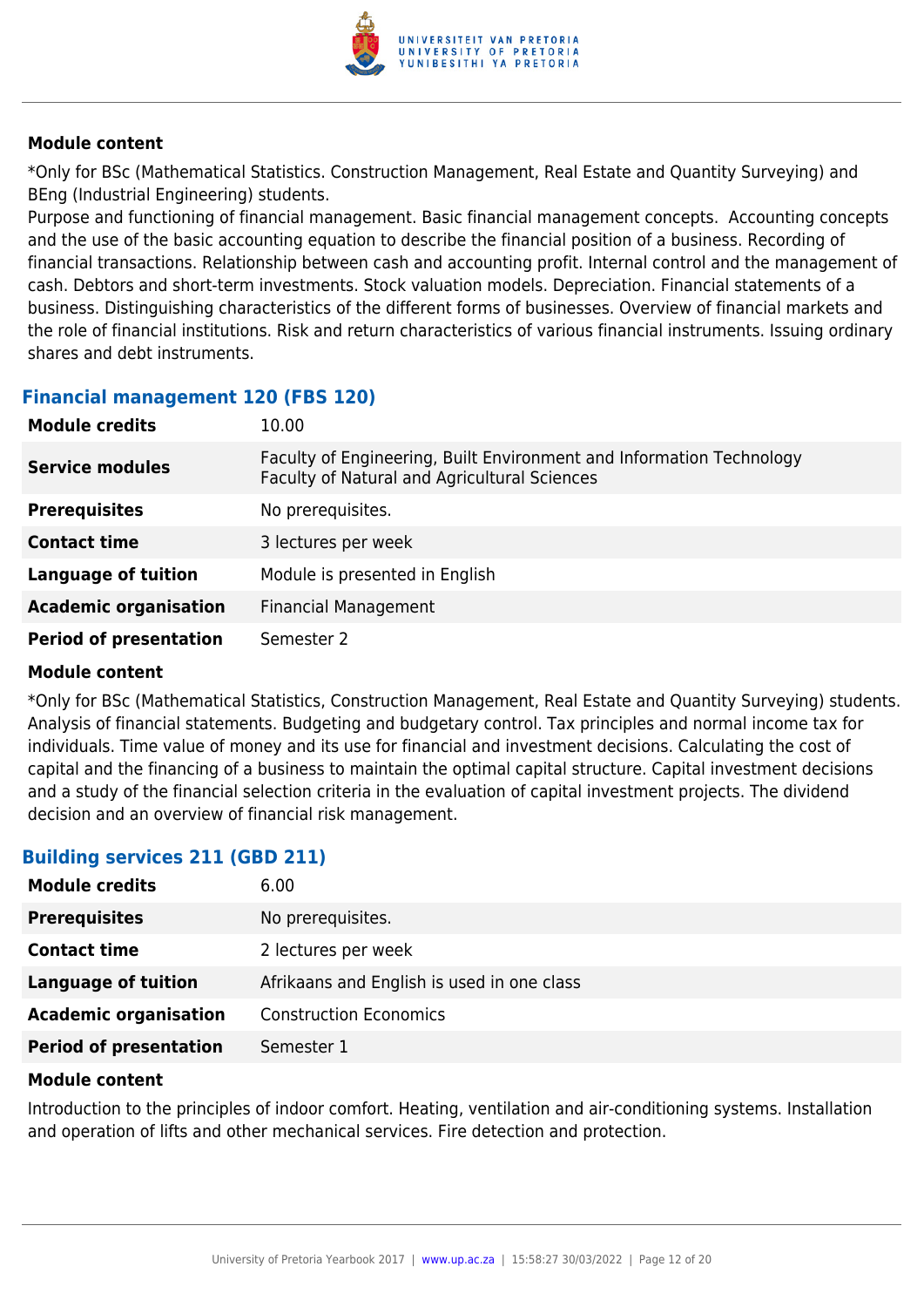

### **Quantities 200 (HVH 200)**

| <b>Module credits</b>         | 24.00                                      |
|-------------------------------|--------------------------------------------|
| <b>Prerequisites</b>          | BWT 110 GS, BWT 120 GS and HVH 101         |
| <b>Contact time</b>           | 3 lectures per week, 1 practical per week  |
| <b>Language of tuition</b>    | Afrikaans and English is used in one class |
| <b>Academic organisation</b>  | <b>Construction Economics</b>              |
| <b>Period of presentation</b> | Year                                       |
| <b>Module content</b>         |                                            |

Measuring of simple buildings and simple building elements, and external works. Abstracting and billing.

### **Reinforced concrete structures 210 (SKE 210)**

| <b>Module credits</b>         | 9.00                                                                 |
|-------------------------------|----------------------------------------------------------------------|
| <b>Service modules</b>        | Faculty of Engineering, Built Environment and Information Technology |
| <b>Prerequisites</b>          | <b>SKE 120 GS</b>                                                    |
| <b>Contact time</b>           | 2 lectures per week                                                  |
| <b>Language of tuition</b>    | Separate classes for Afrikaans and English                           |
| <b>Academic organisation</b>  | Civil Eng                                                            |
| <b>Period of presentation</b> | Semester 1                                                           |

#### **Module content**

Properties of reinforced concrete; construction methods; slabs; beams; columns; foundations; retaining walls; placement of reinforcement in the various structural members; basic concepts of prestressed concrete.

#### **Civil engineering services 220 (SKE 220)**

| <b>Module credits</b>         | 9.00                                                                 |
|-------------------------------|----------------------------------------------------------------------|
| <b>Service modules</b>        | Faculty of Engineering, Built Environment and Information Technology |
| <b>Prerequisites</b>          | No prerequisites.                                                    |
| <b>Contact time</b>           | 3 lectures per week                                                  |
| <b>Language of tuition</b>    | Separate classes for Afrikaans and English                           |
| <b>Academic organisation</b>  | Civil Eng                                                            |
| <b>Period of presentation</b> | Semester 2                                                           |
|                               |                                                                      |

#### **Module content**

Water reticulation; sewerage reticulation; stormwater reticulation; roads.

# **Statistics 110 (STK 110)**

**Module credits** 13.00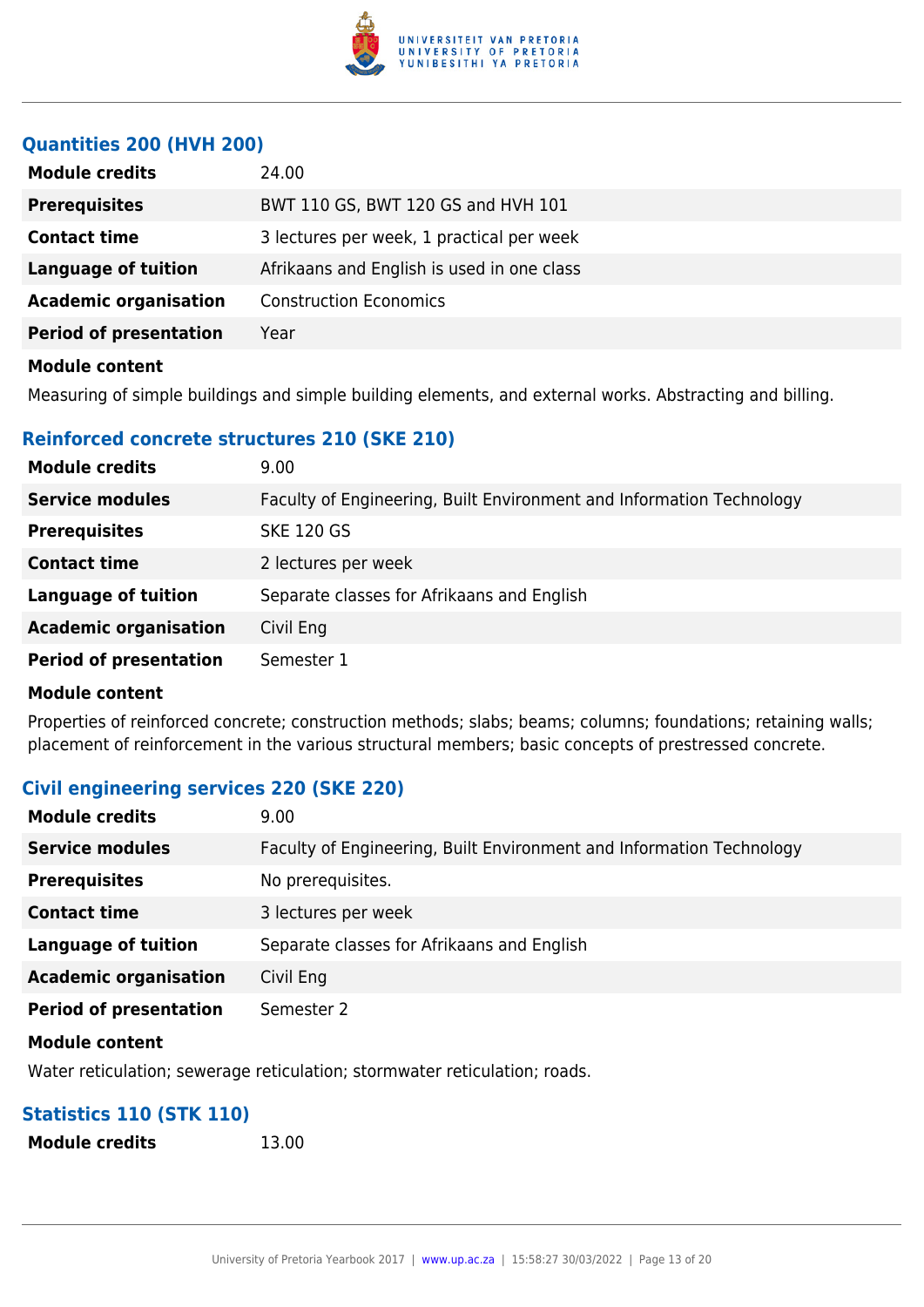

| <b>Service modules</b>        | Faculty of Engineering, Built Environment and Information Technology<br><b>Faculty of Education</b><br><b>Faculty of Humanities</b><br>Faculty of Natural and Agricultural Sciences |
|-------------------------------|-------------------------------------------------------------------------------------------------------------------------------------------------------------------------------------|
| <b>Prerequisites</b>          | At least 5 (60-69%) in Mathematics in the Grade 12 examination. Candidates who<br>do not qualify for STK 110 must register for STK 113 and STK 123                                  |
| <b>Contact time</b>           | 1 tutorial per week, 1 practical per week, 3 lectures per week                                                                                                                      |
| <b>Language of tuition</b>    | Separate classes for Afrikaans and English                                                                                                                                          |
| <b>Academic organisation</b>  | <b>Statistics</b>                                                                                                                                                                   |
| <b>Period of presentation</b> | Semester 1                                                                                                                                                                          |

Descriptive statistics:

Sampling and the collection of data; frequency distributions and graphical representations. Descriptive measures of location and dispersion.

Probability and inference:

Introductory probability theory and theoretical distributions. Sampling distributions. Estimation theory and hypothesis testing of sampling averages and proportions (one and two-sample cases). Identification, use, evaluation and interpretation of statistical computer packages and statistical techniques.

# **Statistics 161 (STK 161)**

| <b>Module credits</b>         | 6.00                                                                                                                 |
|-------------------------------|----------------------------------------------------------------------------------------------------------------------|
| <b>Service modules</b>        | Faculty of Engineering, Built Environment and Information Technology<br>Faculty of Natural and Agricultural Sciences |
| <b>Prerequisites</b>          | STK 110 GS or both STK 113 GS and STK 123 GS                                                                         |
| <b>Contact time</b>           | 1 practical per week, 3 lectures per week                                                                            |
| <b>Language of tuition</b>    | Separate classes for Afrikaans and English                                                                           |
| <b>Academic organisation</b>  | <b>Statistics</b>                                                                                                    |
| <b>Period of presentation</b> | Quarter 3                                                                                                            |

#### **Module content**

\*Offered by the Department of Statistics

Multivariate statistics analysis of variance; categorical data analysis; distribution-free methods; curve fitting, regression and correlation; the analysis of time series and indices. Identification, use, evaluation and interpretation of statistical computer packages and statistical techniques. This module is also presented as an anti-semester bilingual module.

# **Site surveying 213 (TRN 213)**

| <b>Module credits</b> | 12.00                                     |
|-----------------------|-------------------------------------------|
| <b>Prerequisites</b>  | No prerequisites.                         |
| <b>Contact time</b>   | 1 practical per week, 2 lectures per week |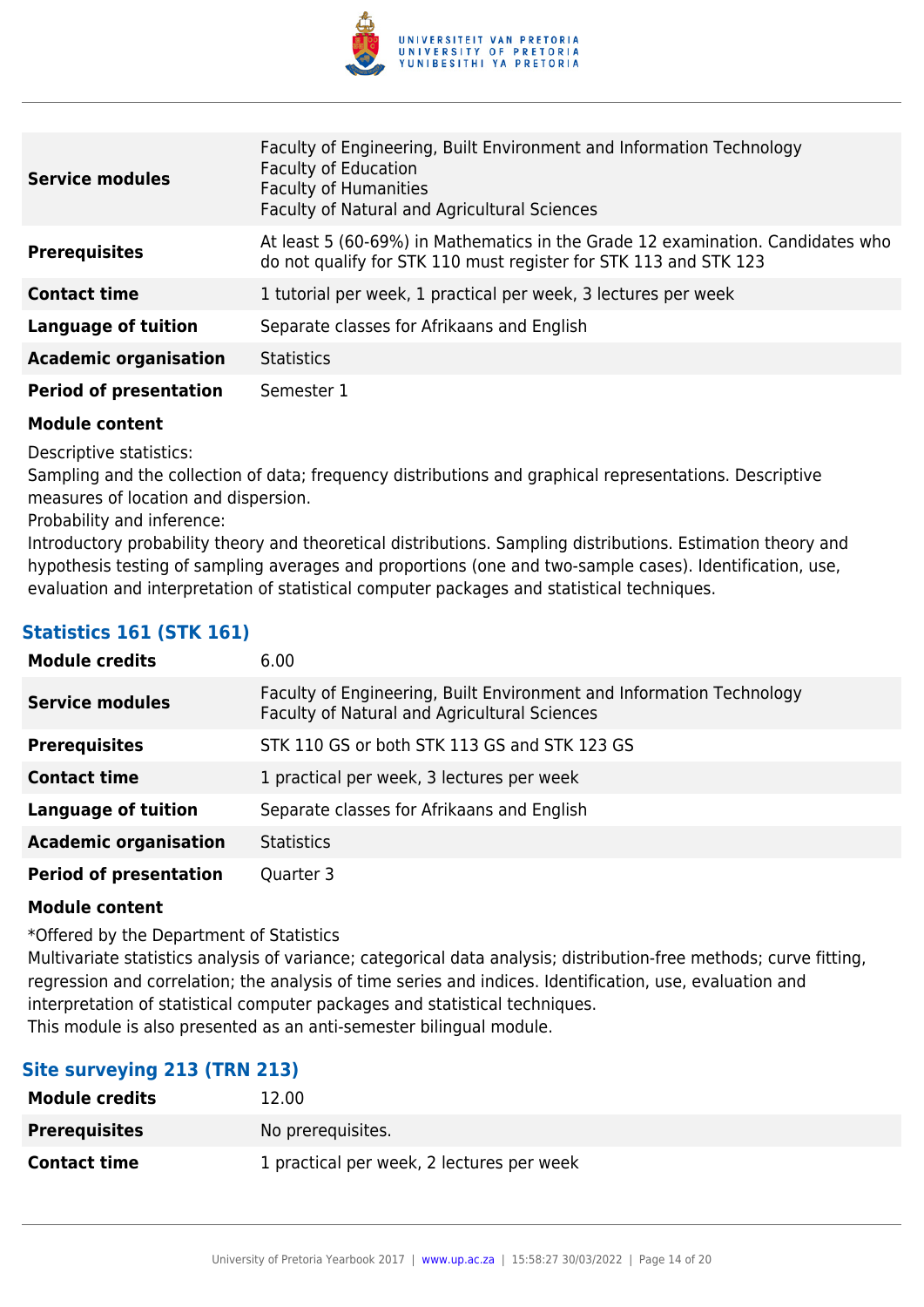

| Language of tuition           | Module is presented in English |
|-------------------------------|--------------------------------|
| <b>Academic organisation</b>  | Geography, Geoinf + Meteor     |
| <b>Period of presentation</b> | Semester 1                     |

General surveying; instruments, their handling and adjusting; surveying systems and simple calculations; determining of levels; setting out of the works; tacheometry and plotting; scales, planimetry; areas and volumes; construction surveying; aerial photography.

# **Building services 221 (GBD 221)**

| <b>Module credits</b>         | 6.00                                       |
|-------------------------------|--------------------------------------------|
| <b>Prerequisites</b>          | No prerequisites.                          |
| <b>Contact time</b>           | 2 lectures per week                        |
| <b>Language of tuition</b>    | Afrikaans and English is used in one class |
| <b>Academic organisation</b>  | <b>Construction Economics</b>              |
| <b>Period of presentation</b> | Semester 2                                 |
|                               |                                            |

#### **Module content**

Theory of electricity; regulations of electricity-supply authorities; electrical installations; distribution of electricity.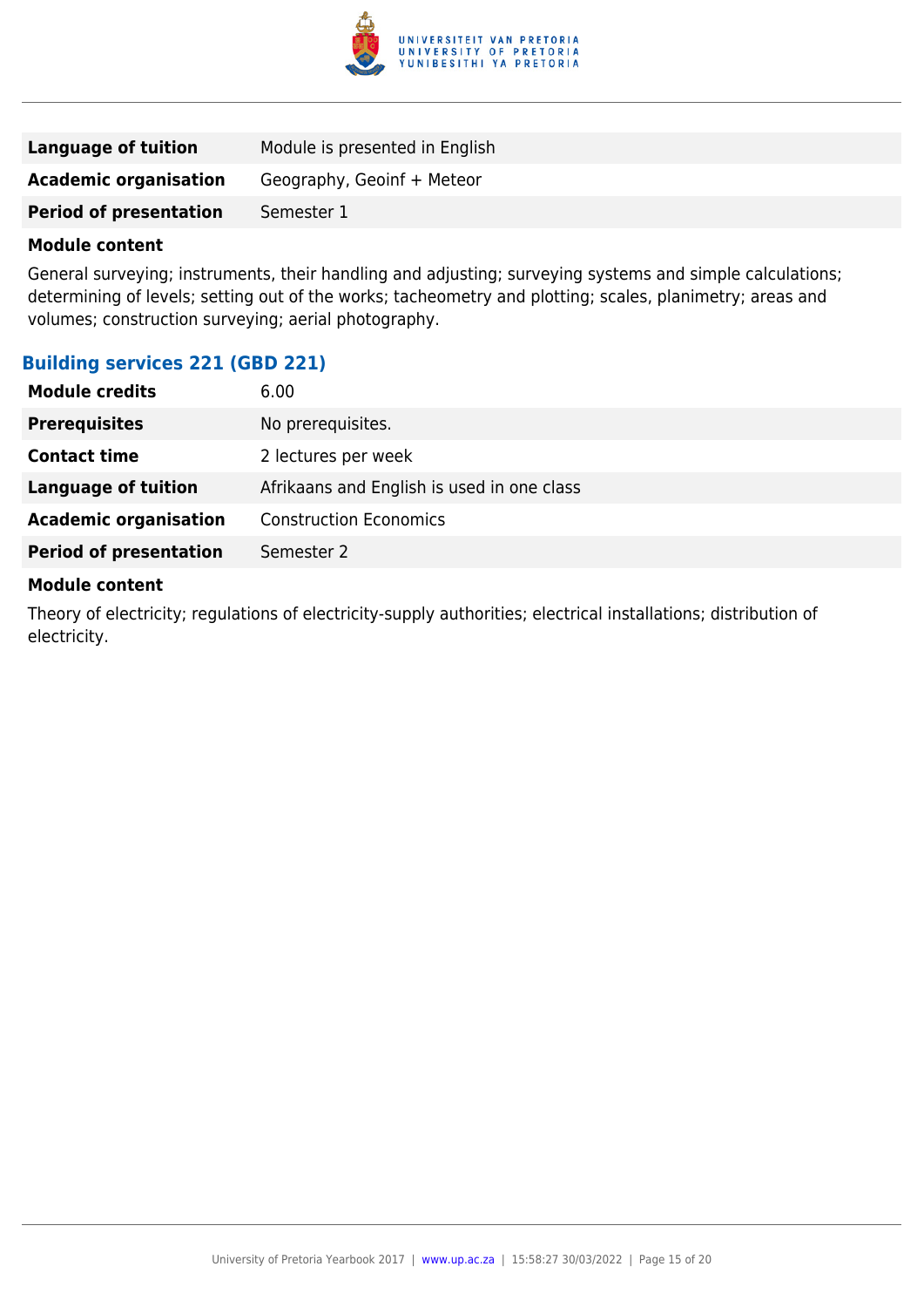

# Curriculum: Final year

**Minimum credits: 150**

# **Core modules**

# **Business law 310 (BER 310)**

| <b>Module credits</b>         | 16.00                                                                |
|-------------------------------|----------------------------------------------------------------------|
| <b>Service modules</b>        | Faculty of Engineering, Built Environment and Information Technology |
| <b>Prerequisites</b>          | No prerequisites.                                                    |
| <b>Contact time</b>           | 4 lectures per week                                                  |
| <b>Language of tuition</b>    | Separate classes for Afrikaans and English                           |
| <b>Academic organisation</b>  | Mercantile Law                                                       |
| <b>Period of presentation</b> | Semester 1                                                           |

#### **Module content**

**Housing 320 (BHU 320)**

Introduction to law. General principles of the law of contract. Specific contracts: purchase contracts; letting and hiring of work; employment contracts. Agency. General aspects of entrepreneurial law. Dispute resolution mediation and arbitration.

| <b>Module credits</b>         | 6.00                                       |
|-------------------------------|--------------------------------------------|
| <b>Prerequisites</b>          | No prerequisites.                          |
| <b>Contact time</b>           | 2 lectures per week                        |
| <b>Language of tuition</b>    | Afrikaans and English is used in one class |
| <b>Academic organisation</b>  | <b>Construction Economics</b>              |
| <b>Period of presentation</b> | Semester 2                                 |

#### **Module content**

Concepts, principles, history, current trends in settlement, shelter and integrated living environments; role of housing in society; statutory policy and planning frameworks and paradigms; housing delivery options; housing development management; financing and property rights options; housing types and densities; housing product, norms and standards; management and maintenance of social housing stock; housing needs assessment and post-occupancy evaluation; consumer education and protection.

# **Quantity surveying practice 300 (BRK 300)**

| <b>Module credits</b> | 18.00                                      |
|-----------------------|--------------------------------------------|
| <b>Prerequisites</b>  | <b>HVH 200 GS</b>                          |
| <b>Contact time</b>   | 3 lectures per week                        |
| Language of tuition   | Afrikaans and English is used in one class |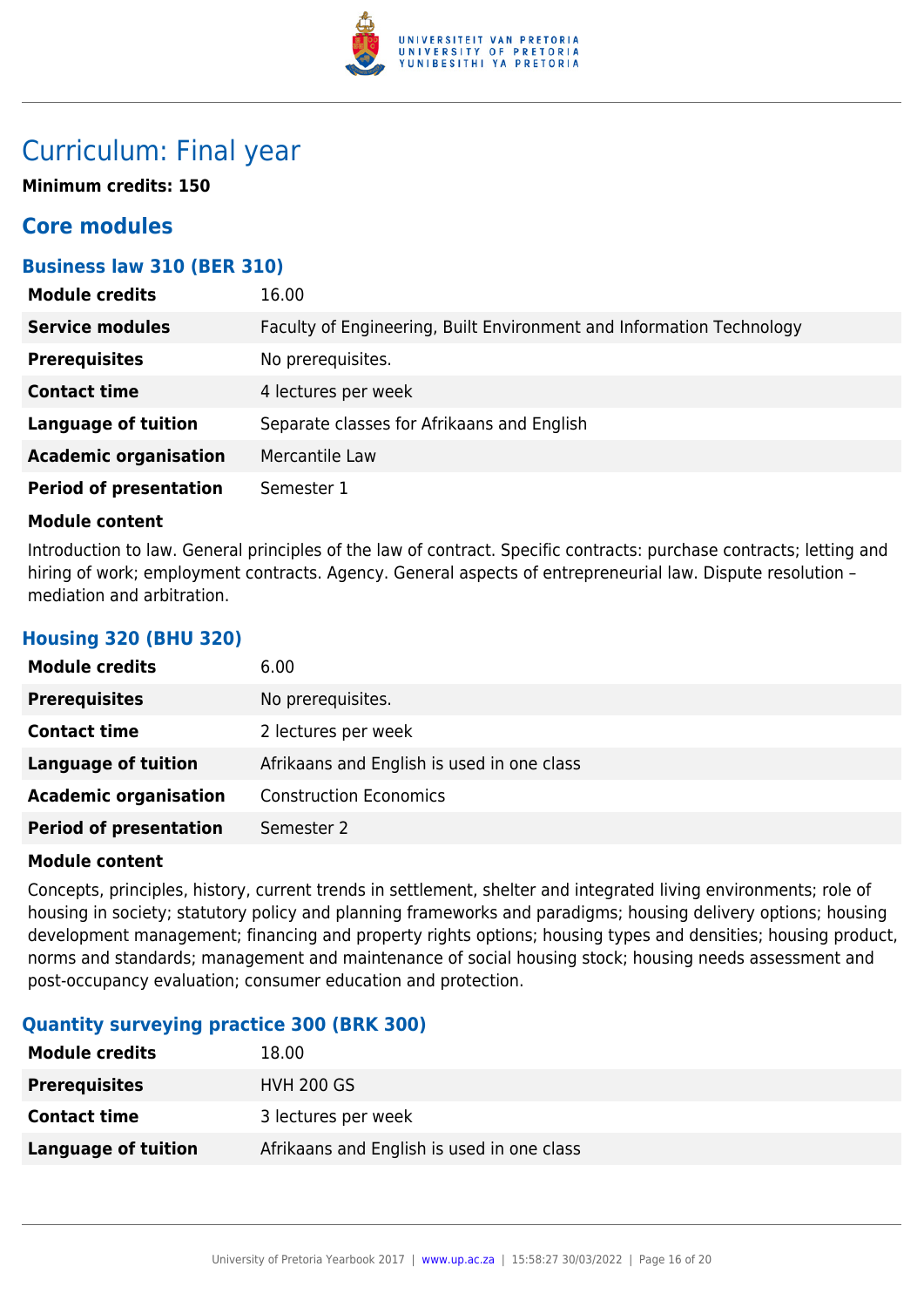

| <b>Academic organisation</b> | <b>Construction Economics</b> |
|------------------------------|-------------------------------|
|------------------------------|-------------------------------|

**Period of presentation** Year

#### **Module content**

Management theory; basic principles of production management, lists of materials; pricing; payment certificates; final accounts; contract price adjustments; application of computer-based measuring programmes.

### **Building science 310 (BWT 310)**

| <b>Module credits</b>         | 9.00                                       |
|-------------------------------|--------------------------------------------|
| <b>Prerequisites</b>          | No prerequisites.                          |
| <b>Contact time</b>           | 3 lectures per week                        |
| <b>Language of tuition</b>    | Afrikaans and English is used in one class |
| <b>Academic organisation</b>  | <b>Construction Economics</b>              |
| <b>Period of presentation</b> | Semester 1                                 |

#### **Module content**

Erection and construction of specialised building components and finishes. Acoustics. Material study of plastics, glues, rubber, mastics, bonding agents, fibre cement, bituminous products, sealers, epoxies and waterproofing.

### **Building science 320 (BWT 320)**

| <b>Module credits</b>         | 9.00                                       |
|-------------------------------|--------------------------------------------|
| <b>Prerequisites</b>          | No prerequisites.                          |
| <b>Contact time</b>           | 3 lectures per week                        |
| <b>Language of tuition</b>    | Afrikaans and English is used in one class |
| <b>Academic organisation</b>  | <b>Construction Economics</b>              |
| <b>Period of presentation</b> | Semester 2                                 |

#### **Module content**

Thermal properties of insulation systems and construction materials. Critical review of current development and construction practice; alternative construction technologies; innovation in construction; technical evaluation of innovative construction materials and methods; life cycle costing and life cycle analysis; the National Building Regulations.

#### **Introduction to property law 320 (EOW 320)**

| <b>Module credits</b>         | 6.00                                       |
|-------------------------------|--------------------------------------------|
| <b>Prerequisites</b>          | No prerequisites.                          |
| <b>Contact time</b>           | 2 lectures per week                        |
| Language of tuition           | Separate classes for Afrikaans and English |
| <b>Academic organisation</b>  | <b>Construction Economics</b>              |
| <b>Period of presentation</b> | Semester 2                                 |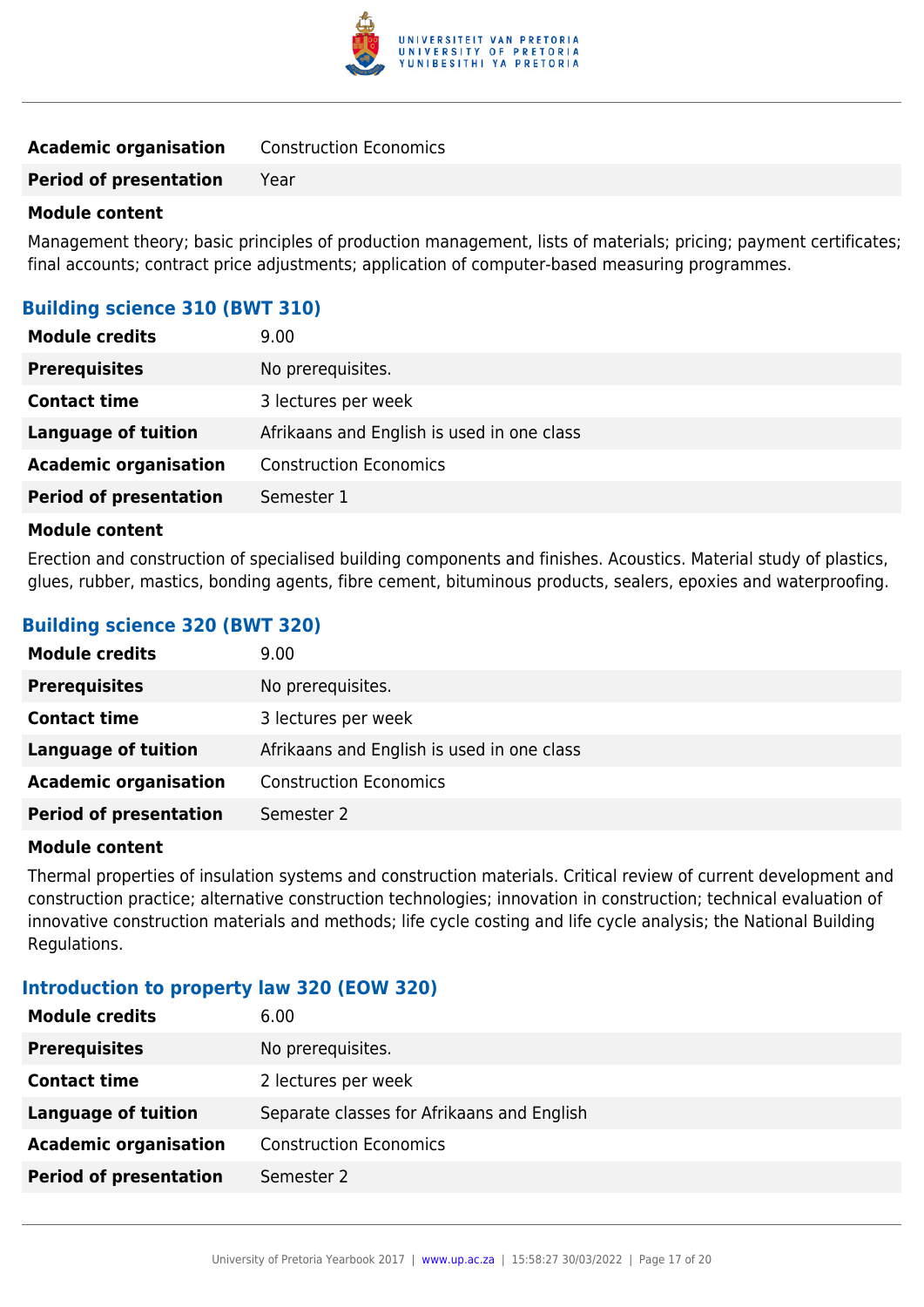

Moveable and immovable property. Rights over immovable property; private legal circumscription of ownership; relevant legislation pertaining to property; real securities; the registration of rights; zoning regulations.

#### **Financial management 210 (FBS 210)**

| <b>Module credits</b>         | 16.00                                                                                                                                                                                                                                                                 |
|-------------------------------|-----------------------------------------------------------------------------------------------------------------------------------------------------------------------------------------------------------------------------------------------------------------------|
| <b>Service modules</b>        | Faculty of Engineering, Built Environment and Information Technology                                                                                                                                                                                                  |
| <b>Prerequisites</b>          | BCom Financial Sciences, Investment Management and Law: FRK111 and FRK121<br>(or FRK100 or 101), STK110, 120 or FBS121, and simultaneously registered for<br>FRK211;BSc Construction Management, Quantity Surveying and Real Estate:<br>FBS110,120, STK110 and STK120 |
| <b>Contact time</b>           | 3 lectures per week                                                                                                                                                                                                                                                   |
| <b>Language of tuition</b>    | Module is presented in English                                                                                                                                                                                                                                        |
| <b>Academic organisation</b>  | <b>Financial Management</b>                                                                                                                                                                                                                                           |
| <b>Period of presentation</b> | Semester 1                                                                                                                                                                                                                                                            |

#### **Module content**

\*Only for BCom (Financial Sciences, Investment Management and Law) and BSc (Construction Management , Quantity Surveying and Real Estate) students.

Framework and purpose of financial management; understanding financial statements; analysis of financial statements for decision making; time value of money; risk and return relationships; business valuation; shortterm planning; current asset management.

#### **Financial management 320 (FBS 320)**

| <b>Module credits</b>         | 20.00                                                                             |
|-------------------------------|-----------------------------------------------------------------------------------|
| <b>Service modules</b>        | Faculty of Engineering, Built Environment and Information Technology              |
| <b>Prerequisites</b>          | FBS 210. Only available to 07130202, 07130203, 07130204, 07130071 and<br>07130151 |
| <b>Contact time</b>           | 3 lectures per week                                                               |
| <b>Language of tuition</b>    | Module is presented in English                                                    |
| <b>Academic organisation</b>  | <b>Financial Management</b>                                                       |
| <b>Period of presentation</b> | Semester 2                                                                        |

#### **Module content**

\*Only for BCom (Financial Sciences, Investment Management, and Law) and BSs (Construction Management, Quantity Surveying and Reak Estate) students.

Cost of capital; determination of capital requirements and the financing of a business to maintain the optimal capital structure; the investment decision and the study of financial selection criteria in the evaluation of capital investment projects; impact of inflation and risk on capital investment decisions; evaluation of leasing decisions; dividend decisions; international financial management. Valuation principles and practices: an introduction to security analysis; hybrids and derivative instruments, mergers and acquisitions.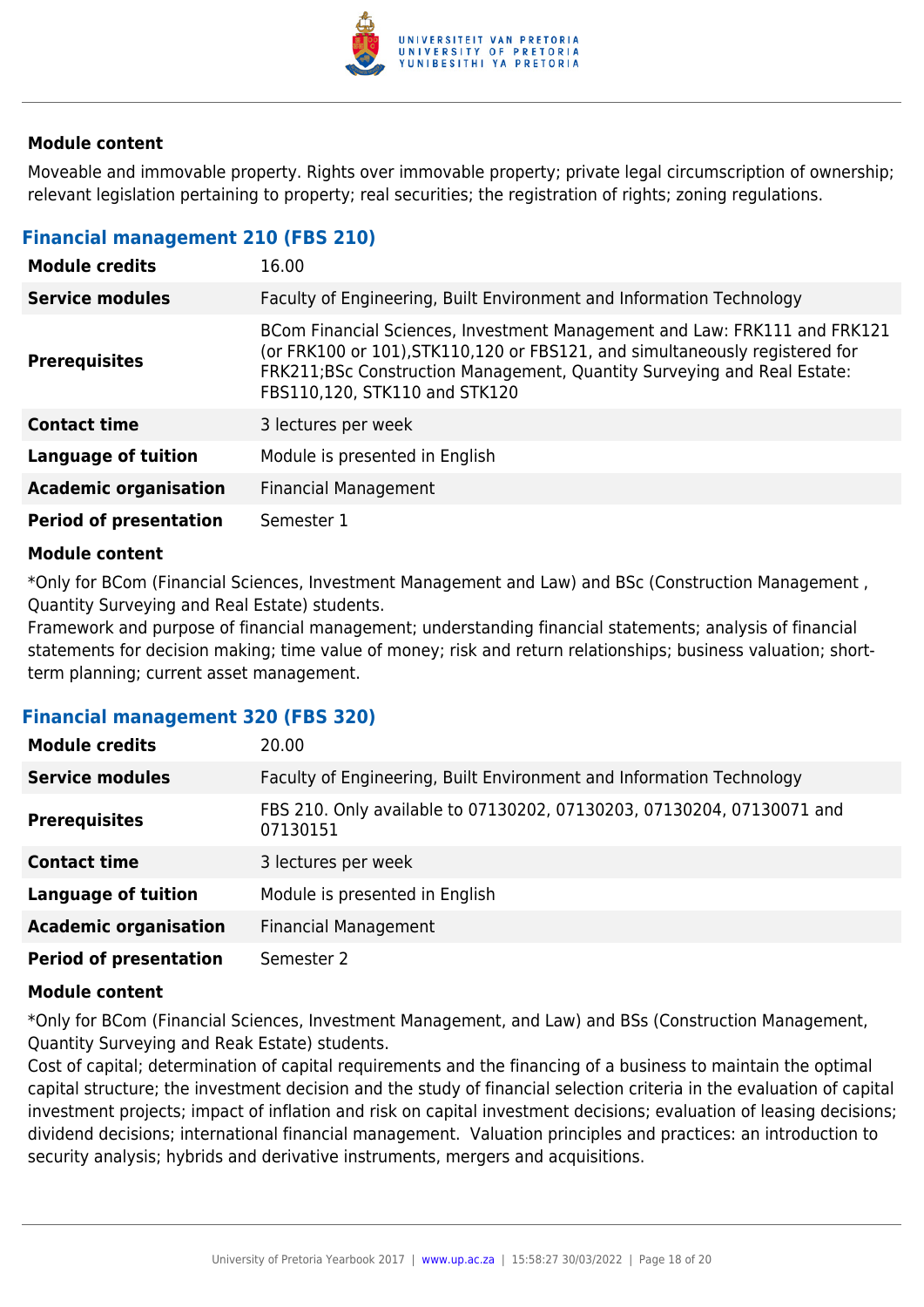

### **Quantities 300 (HVH 300)**

| <b>Module credits</b>         | 24.00                                                      |
|-------------------------------|------------------------------------------------------------|
| <b>Prerequisites</b>          | BWT 210 GS, BWT 220 GS, GBD 112 GS, GBD 122 GS and HVH 200 |
| <b>Contact time</b>           | 3 lectures per week, 1 practical per week                  |
| <b>Language of tuition</b>    | Afrikaans and English is used in one class                 |
| <b>Academic organisation</b>  | <b>Construction Economics</b>                              |
| <b>Period of presentation</b> | Year                                                       |
|                               |                                                            |

#### **Module content**

Measuring of concrete structures, precast concrete, structural steelwork, waterproofing, advanced brickwork, rubble walling, stone masonry, plumbing and drainage and electrical work. Theory of monetary allowances in bills of quantities. Abstracting and billing.

# **Community-based project 201 (JCP 201)**

| <b>Module credits</b>         | 8.00                                       |
|-------------------------------|--------------------------------------------|
| <b>Prerequisites</b>          | No prerequisites.                          |
| <b>Contact time</b>           | 1 other contact session per week           |
| <b>Language of tuition</b>    | Separate classes for Afrikaans and English |
| <b>Academic organisation</b>  | <b>Informatics</b>                         |
| <b>Period of presentation</b> | Year                                       |

#### **Module content**

This project-orientated module is a form of applied learning which is directed at specific community needs and is integrated into all undergraduate academic programmes offered by the Faculty of Engineering, Built Environment and Information Technology. The main objectives with the module are as follows:

(1) The execution of a community related project aimed at achieving a beneficial impact on a chosen section of society, preferably but not exclusively, by engagement with a section of society which is different from the student's own social background.

(2) The development of an awareness of personal, social and cultural values, an attitude to be of service, and an understanding of social issues, for the purpose of being a responsible professional.

(3) The development of important multidisciplinary and life skills, such as communication, interpersonal and leadership skills.

Assessment in the module will include all or most of the following components: evaluation and approval of project proposal, assessment of oral and/or written progress reports, peer assessment in the event of team projects, written reportback by those at which the project was aimed at, and final assessment on grounds of the submission of a portfolio and a written report.

#### **Building services 311 (GBD 311)**

| <b>Module credits</b> | 6.00                |
|-----------------------|---------------------|
| <b>Prerequisites</b>  | <b>GBD 221 GS</b>   |
| <b>Contact time</b>   | 2 lectures per week |